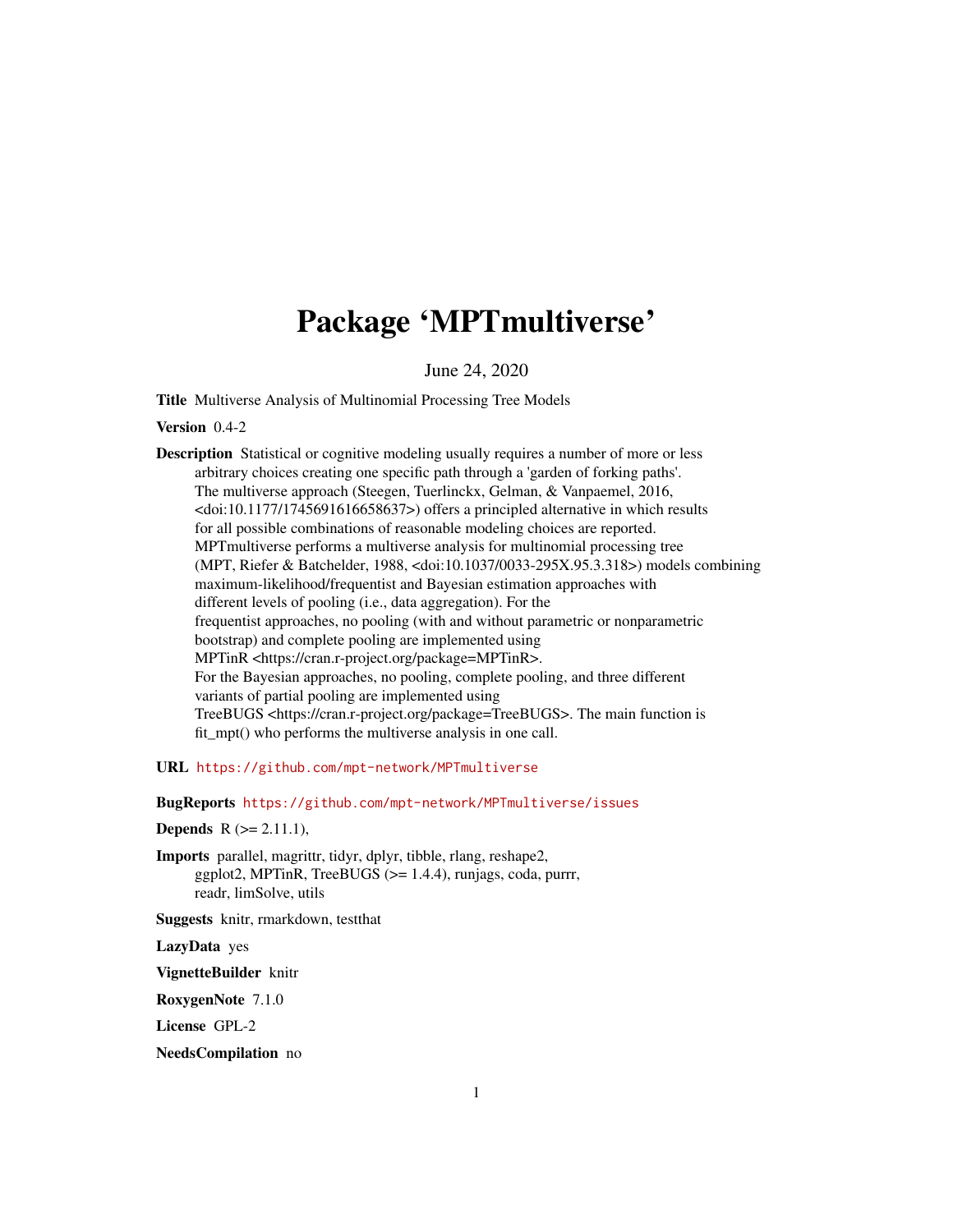Author Henrik Singmann [aut, cre] (<https://orcid.org/0000-0002-4842-3657>), Daniel W. Heck [aut], Marius Barth [aut] (<https://orcid.org/0000-0002-3421-6665>), Frederik Aust [ctb] (<https://orcid.org/0000-0003-4900-788X>)

Maintainer Henrik Singmann <singmann@gmail.com>

Repository CRAN

Date/Publication 2020-06-24 09:40:11 UTC

## R topics documented:

| Index |  |
|-------|--|
|       |  |
|       |  |
|       |  |
|       |  |
|       |  |
|       |  |

check\_results *Check results from MPTmultiverse*

#### Description

Set of helper functions that allow checking if model estimation worked as intended. Depending on the method and function, these functions return slightly different information.

#### Usage

```
check_results(results)
```
write\_check\_results(DATA\_FILE, results, append = FALSE)

check\_set(results)

#### Arguments

| results   | An object of class multiverseMPT.                                                                                    |
|-----------|----------------------------------------------------------------------------------------------------------------------|
| DATA FILE | character string. File name to use.                                                                                  |
| append    | logical. If TRUE, output will be appended to DATA_FILE; otherwise, it will over-<br>write the contents of DATA FILE. |

<span id="page-1-0"></span>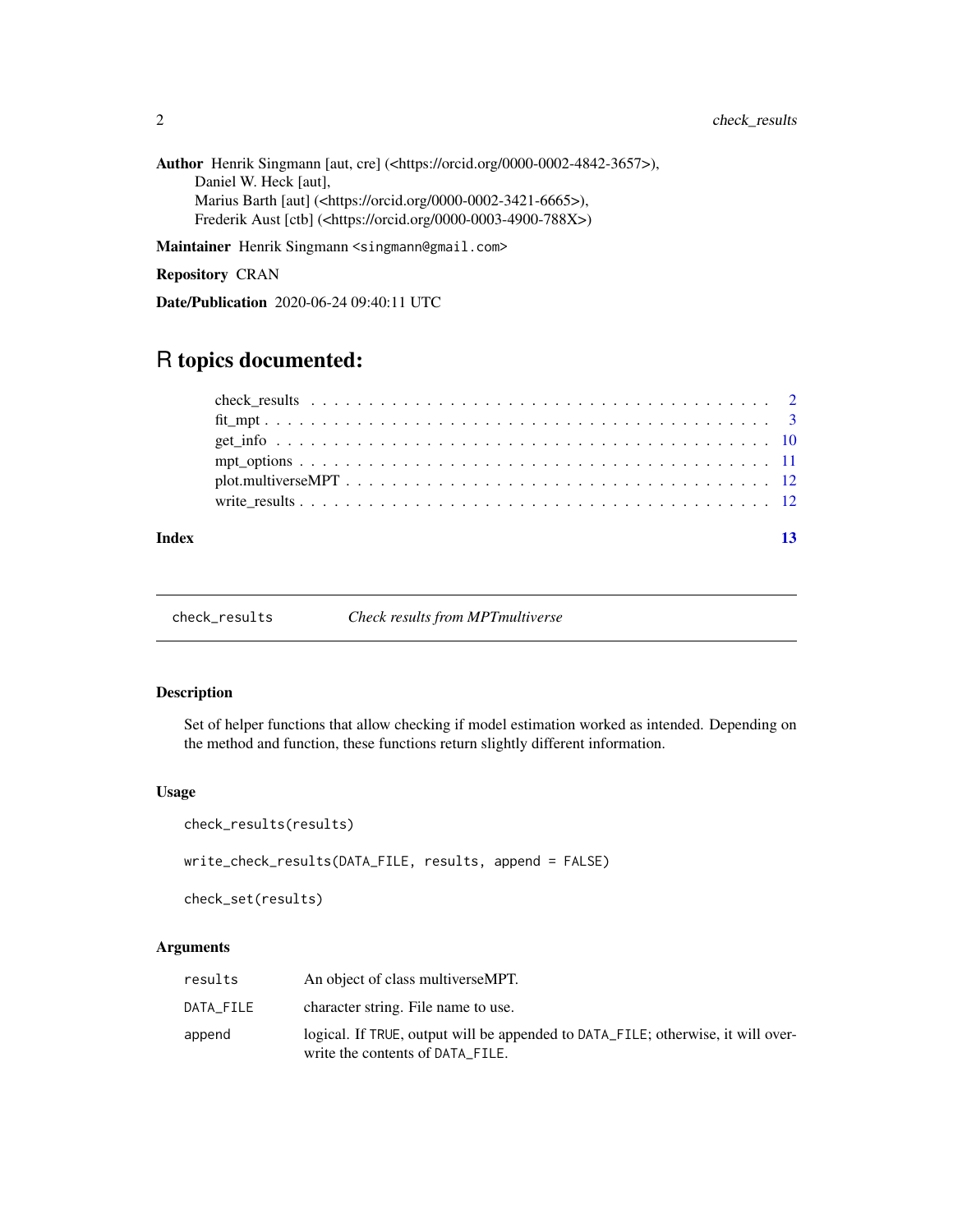#### <span id="page-2-0"></span>fit\_mpt 3

#### Details

check\_results prints relatively verbose output detailing diagnostic information for each method to the console. For the frequentist methods, this is based on either the rank of the observed Fischer (or Hessian) matrix of the MLE estimate or based on empirical identifiability (based either on repeated re-runs or the width of the bootstrapped parameter distribution). For the Bayesian methods, this is convergence statistics R-hat and number of effective samples. write\_check\_results writes the results of check\_results to a specififed file (instead of printing it to the console).

check\_set returns a tibble with one row, where each expected method corresponds to a column with a boolean (TRUE/FALSE) value. Entries TRUE correspond to no problem and FALSE correspond to problems. FALSE means the method is either missing from the results file or (for the Bayesian methods) there are core parameters for which the convergence criteria defined in getOption("MPTmultiverse") are not met.

#### Examples

```
load(file = system.file("extdata", "results_bayen_kuhlmann.RData",
                        package = "MPTmultiverse"))
## prints checks to console
check_results(results)
## returns tibble with single row
check_set(results)
```
fit\_mpt *Multiverse Analysis for MPT Models*

#### **Description**

Performs a multiverse analysis for multinomial processing tree (MPT) models across different levels of pooling (i.e., data aggregation) and across maximum-likelihood/frequentist and Bayesian estimation approaches. For the frequentist approaches, no pooling (with and without parametric or nonparametric bootstrap) and complete pooling are implemented using **MPTinR**. For the Bayesian approaches, no pooling, complete pooling, and three different variants of partial pooling are implemented using **TreeBUGS**. Requires data on a by-participant level with each row corresponding to data from one participant (i.e., different response categories correspond to different columns) and the data can contain a single between-subjects condition. Model equations need to be passed as a .eqn model file and category labels (first column in .eqn file) need to match the column names in data. Results are returned in one tibble with one row per estimation method.

#### Usage

fit\_mpt(model, dataset, data, id = NULL, condition = NULL, core = NULL, method)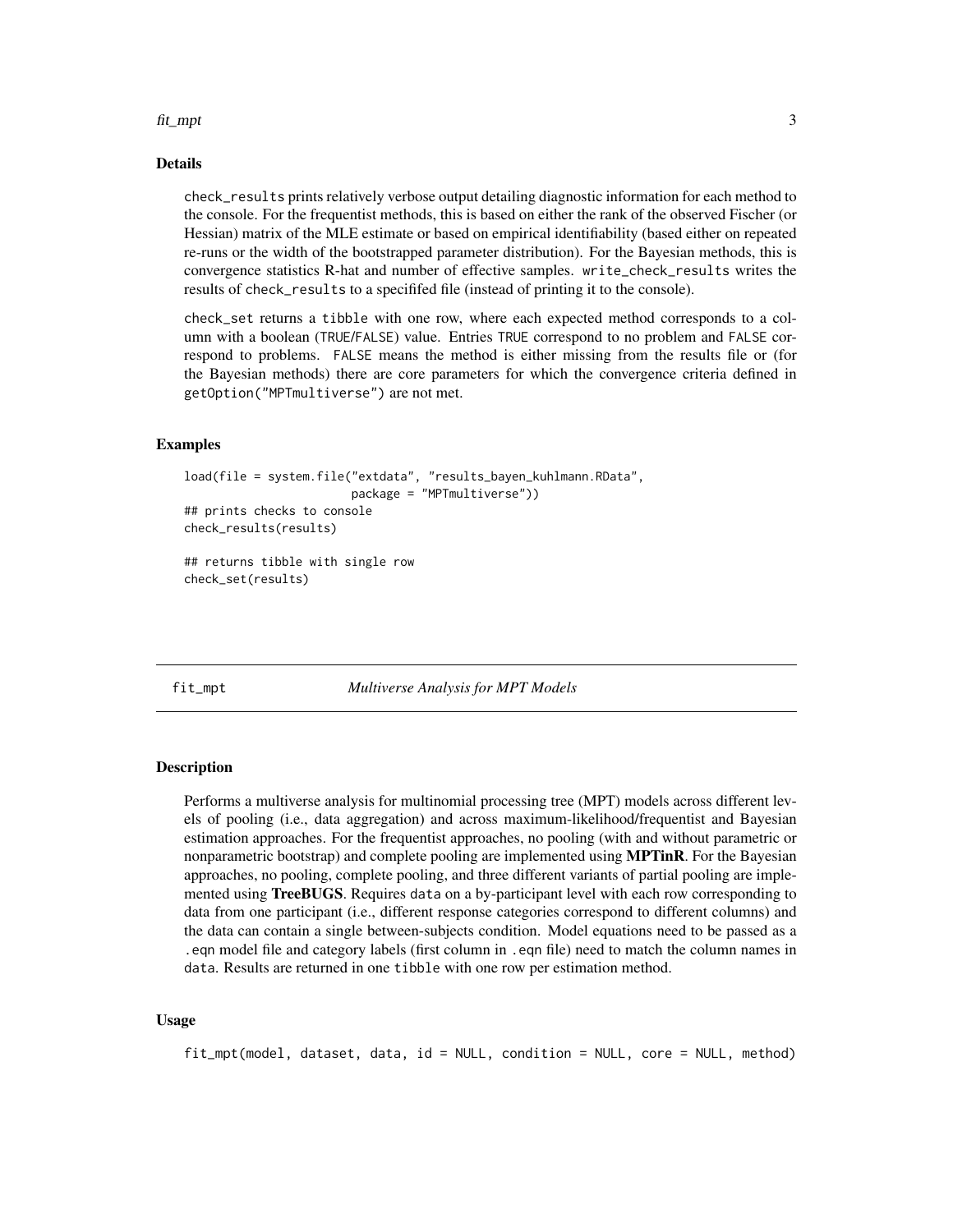#### <span id="page-3-0"></span>**Arguments**

| model     | A model definition, typically the path to an . eqn model file containing the model<br>equations. Category names need to match column names in data.                                                        |
|-----------|------------------------------------------------------------------------------------------------------------------------------------------------------------------------------------------------------------|
| dataset   | scalar character vector. Name of the data set that will be copied to the results<br>tibble.                                                                                                                |
| data      | A data frame containing the data. Column names need to match category<br>names in model (i.e., different from <b>MPTinR</b> behavior, order of categories is<br>not important, matching is done via name). |
| id        | scalar character vector. Name of the column that contains the subject identi-<br>fier. If not specified, it is assumed that each row represents observations from<br>one participant.                      |
| condition | scalar character vector. Name of the column specifying a between-subjects<br>factor. If not specified, no between-subjects comparisons are performed.                                                      |
| core      | character vector defining the core parameters of interest, e.g., core = $c("Dn", "Do")$ .<br>All other parameters are treated as auxiliary parameters.                                                     |
| method    | character vector specifying which analysis approaches should be performed<br>(see Description below). Defaults to all available methods.                                                                   |

#### Details

This functions is a fancy wrapper for packages **MPTinR** and **TreeBUGS** applying various frequentist and Bayesian estimation methods to the same data set with different levels of pooling/aggregation using a single MPT model and collecting the results in one tibble where each row corresponds to one estimation method. Note that parameter restrictions (e.g., equating different parameters or fixing them to a constant) need to be part of the model (i.e., the .eqn file) and cannot be passed as an argument.

The settings for the various methods are specified via function [mpt\\_options](#page-10-1). The default settings use all available cores for calculating the boostrap distribution as well as independent MCMC chains and should be appropriate for most situations.

The data can have a single between-subjects condition (specified via condition). This condition can have more than two levels. If specified, the pairwise differences between each level, the standard error of the differences, and confidence-intervals of the differences are calculated for each parameter. Please note that condition is silently converted to character in the output. Thus, a specific ordering of the factor levels in the output cannot be guaranteed. If the data has more than one between-subjects condition, these need to be combined into one condition for this function.

To include multiple within-subjects conditions, include separate trees and separate sets of parameters for each within-subjects condition in your .eqn file.

**Pooling:** The following pooling levels are provided (not all by all estimation approaches, see below).

• *Complete pooling:* The traditional analysis approach in the MPT literature in which data is aggregated across participants within each between-subjects condition. This approach assumes that there are no individual-dfferences. Produces one set of model parameters per condition.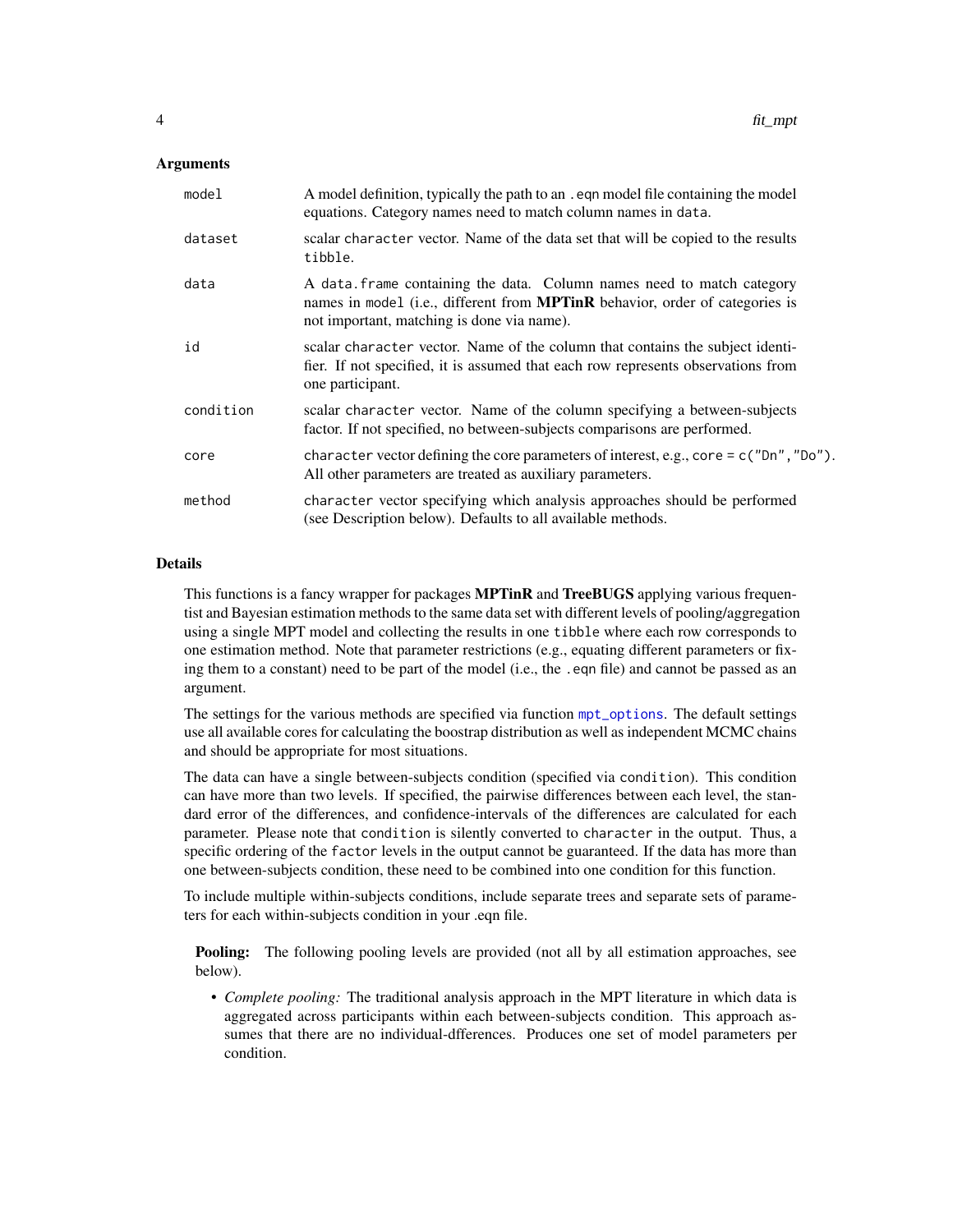#### <span id="page-4-0"></span>fit\_mpt 5

- *No pooling:* The model is fitted to the individual-level data in an independent manner (i.e., no data aggregation). This approach assumes that there is no similarity across participants and usually requires considerable amounts of data on the individual-level. Produces one set of model parameters per participant. Group-level estimates are based on averaging the individual-level estimates.
- *Partial pooling:* Data is fitted simultaneously to the individual-level data assuming that the individual-level parameters come from a group-level distribution. Individual-level parameters are often treated as random-effects which are nested in the group-level parameters, which is why this approach is also called hierarchical modeling. This approach assumes both individual-level differences and similarities. Produces one set of model parameters per participant plus one set of group-level parameters. Thus, although partial pooling models usually have more parameters than the no-pooling approaches, they are usually less flexible as the hierarchical-structure provides regularization of the individual-level parameters.

Implemented Estimation Methods: Maximum-likelihood estimation with MPTinR via [fit.mpt](#page-0-0):

- "asymptotic\_complete": Asymptotic ML theory, complete pooling
- "asymptotic\_no": Asymptotic ML theory, no pooling
- "pb\_no": Parametric bootstrap, no pooling
- "npb\_no": Nonparametric bootstrap, no pooling

Bayesian estimation with TreeBUGS

- "simple": Bayesian estimation, no pooling (C++, [simpleMPT\)](#page-0-0)
- "simple\_pooling": Bayesian estimation, complete pooling (C++, [simpleMPT\)](#page-0-0)
- "trait": latent-trait model, partial pooling (JAGS, [traitMPT\)](#page-0-0)
- "trait\_uncorrelated": latent-trait model without correlation parameters, partial pooling (JAGS, [traitMPT\)](#page-0-0)
- "beta": beta-MPT model, partial pooling (JAGS, [betaMPT\)](#page-0-0)
- "betacpp": beta-MPT model, partial pooling (C++, [betaMPTcpp\)](#page-0-0)

Frequentist/Maximum-Likelihood Methods: For the *complete pooling asymptotic approach*, the group-level parameter estimates and goodness-of-fit statistics are the maximum-likelihood and G-squared values returned by MPTinR. The parameter differences are based on these values. for between-subjects comparisons, the standard errors of the differences are simply the pooled standard error of the individual parameters; for within-subjects comparisons, the standard errors of the differences are based on the respective linear transform of the estimated variance-covariance matrix calculated from the Hessian matrix. The overall fit (column gof) is based on an additional fit to the completely aggregated data.

For the *no pooling asymptotic approach*, the individual-level maximum-likelihood estimates are reported in column est\_indiv and gof\_indiv and provide the basis for the other results. Whether or not an individual-level parameter estimate is judged as identifiable (column identifiable) is based on separate fits with different random starting values. If, in these separate, fits the same objective criterion is reached several times (i.e., Log.Likelihood within .01 of best fit), but the parameter estimate differs (i.e., different estimates within .01 of each other), then an estimate is flagged as non-identifiable. If they are the same (i.e., within .01 of each other) they are marked as identifiable. The group-level parameters are simply the means of the identifiable individual-level parameters, the SE is the SE of the mean for these parameter (i.e.,  $SD/sqrt(N)$ , where N excludes non-identifiable parameters and thise estimated as NA), and the CI is based on mean and SE. The group-level and overall fit is the sum of the individual G-squares, sum of individual-level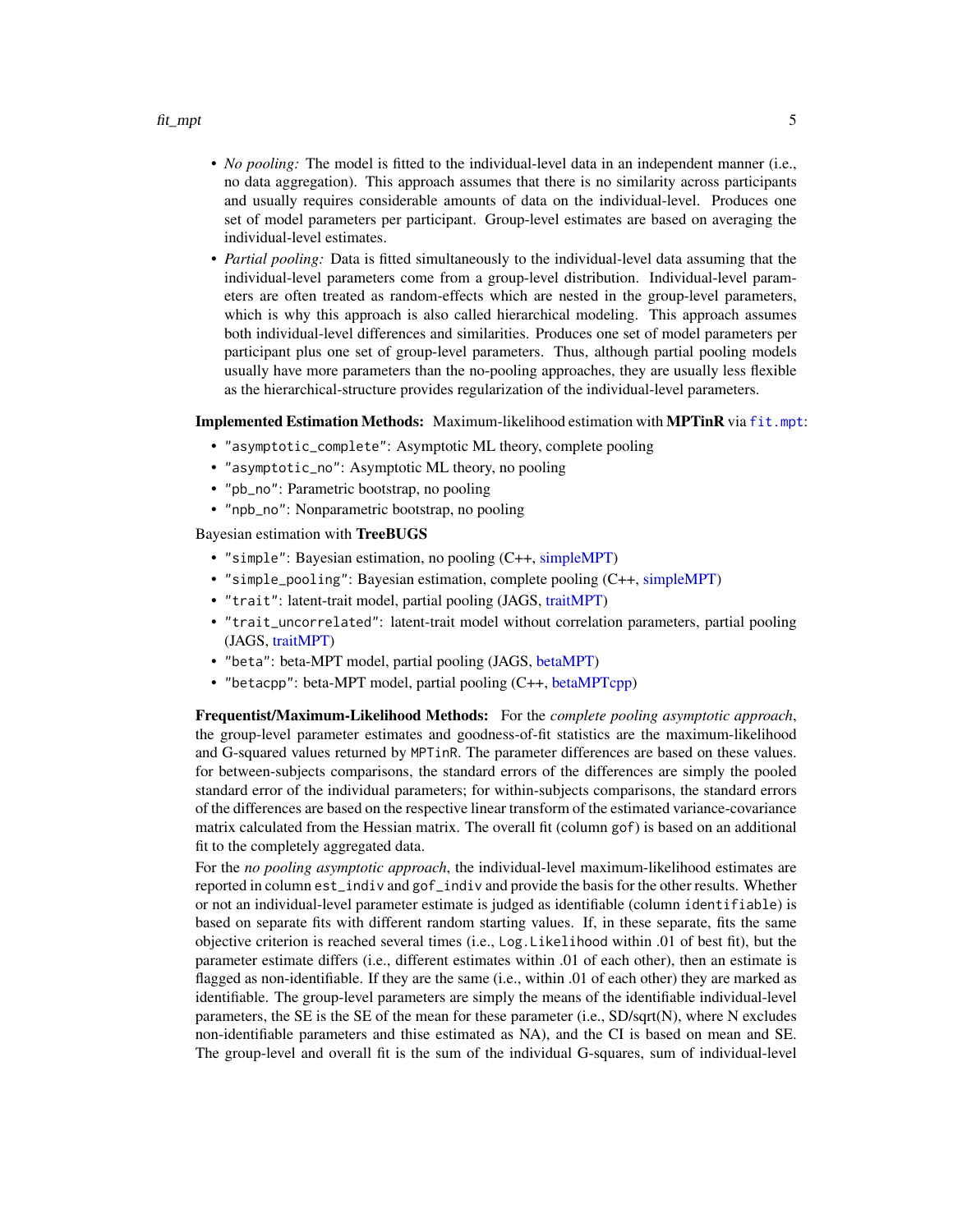df, and corresponding chi-square df. The difference between the conditions and corresponding statistics are based on a t-test comparing the individual-level estimates (again, after excluding non-identifiable estimates). The CIs of the difference are based on the SEs (which are derived from a linear model equivalent to the t-test). Within-subjects comparisons are based on t-tests for paired observations.

The individual-level estimates of the bootstrap based no-pooling approaches are identical to the asymptotic ones. However, the SE is the SD of the bootstrapped distribution of parameter estimates, the CIs are the corresponding quantiles of the bootstrapped distribution, and the p-value is obtained from the bootstrapped G-square distribution. Identifiability of individual-level parameter estimates is also based on the bootstrap distribution of estimates. Specifically, we calculate the range of the CI (i.e., maximum minus minimum CI value) and flag those parameters as nonidentifiable for which the range is larger than mpt\_options()\$max\_ci\_indiv, which defaults to 0.99. Thus, in the default settings we say a parameter is non-identifiable if the bootstrap based CI extends from 0 to 1. The group-level estimates are the mean of the identifiable individual-level estimates. The difference between conditions (as well as within conditions) is calculated in the same manner as for the asymptotic case using the identifiable individual-level parameter estimates.

Bayesian Methods: The *simple approaches* fit fixed-effects MPT models. "simple" uses no pooling and thus assumes independent uniform priors for the individual-level parameters. Grouplevel means are obtained as generated quantities by averaging the posterior samples across participants. "simple\_pooling" aggregates observed frequencies across participants and assumes a uniform prior for the group-level parameters.

The *latent-trait approaches* transform the individual-level parameters to a latent probit scale using the inverse cumulative standard normal distribution. For these probit values, a multivariate normal distribution is assumed at the group level. Whereas "trait" estimates the corresponding correlation matrix of the parameters (reported in the column est\_rho), "trait\_uncorrelated" does not estimate this correlation matrix (i.e., parameters can still be correlated across individuals, but this is not accounted for in the model).

For all Bayesian methods, the posterior distribution of the parameters is summarized by the posterior mean (in the column est), posterior standard deviation (se), and credbility intervals (ci\_\*). For parameter differences (test\_between and test\_within) and correlations (est\_rho), Bayesian p-values are computed (column p) by counting the relative proportion of posterior samples that are smaller than zero. Goodness of fit is tested with the T1 statistic (observed vs. posterior-predicted average frequencies, focus = "mean") and the T2 statistic (observed vs. posterior-predicted covariance of frequencies, focus = "cov").

#### Value

A tibble with one row per estimation method and the following columns:

- 1. model: Name of model file (copied from model argument), character
- 2. dataset: Name of data set (copied from dataset argument), character
- 3. pooling: character specifying the level of pooling with three potential values: c("complete","no","partial")
- 4. package: character specifying the package used for estimation with two potential values: c("MPTinR","TreeBUGS")
- 5. method: character specifying the method used with the following potential values: c("asymptotic","PB/MLE","NPB
- 6. est\_group: Group-level parameter estimates per condition/group.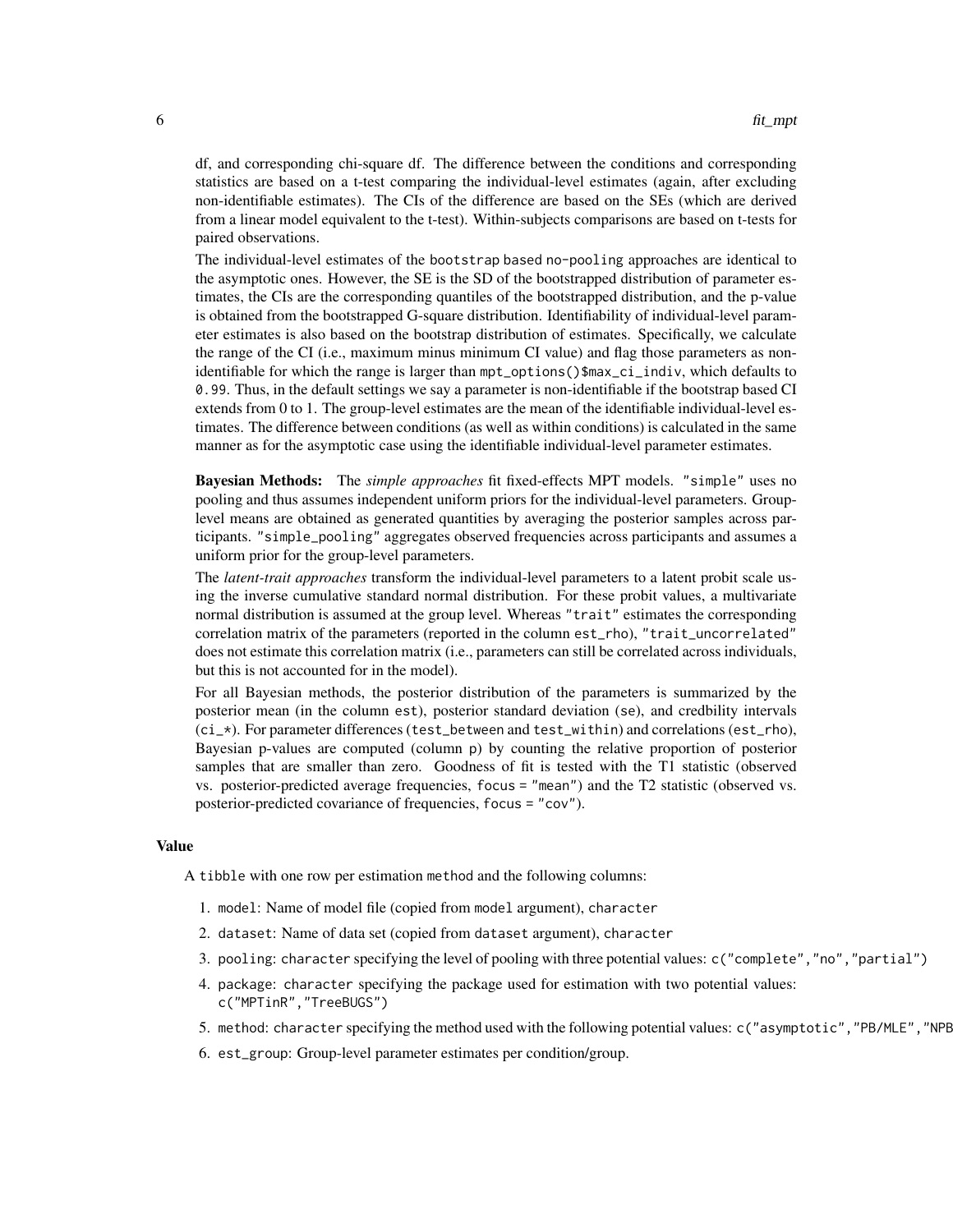- <span id="page-6-0"></span>7. est\_indiv: Individual-level parameter estimates (if provided by method).
- 8. est\_rho: Estimated correlation of individual-level parameters on the probit scale (only in method="trait").
- 9. test\_between: Parameter differences between the levels of the between-subjects condition (if specified).
- 10. test\_within: Within-subjects parameter differences.
- 11. gof: Overall goodness of fit across all individuals.
- 12. gof\_group: Group-level goodness of fit.
- 13. gof\_indiv: Individual-level goodness of fit.
- 14. fungibility: Posterior correlation of the group-level means pnorm(mu) (only in method="trait").
- 15. test\_homogeneity: Chi-square based test of participant homogeneity proposed by Smith and Batchelder (2008). This test is the same for each estimation method.
- 16. convergence: Convergence information provided by the respective estimation method. For the asymptotic frequentist methods this is a tibble with rank of the Fisher matrix, the number of parameters (which should match the rank of the Fisgher matrix), and the convergence code provided by the optimization algorithm (which is [nlminb](#page-0-0)). The boostrap methods contain an additional column, parameter, that contains the information which (if any) parameters are empirically non-identifiable based on the bootstrapped distribution of parameter estimates (see above for exact description). For the Bayesian methods this is a tibble containing information of the posterior dsitribution (i.e., mean, quantiles, SD, SE, n.eff, and R-hat) for each parameter.
- 17. estimation: Time it took for each estimation method and group.
- 18. options: Options used for estimation. Obtained by running  $mpt$ -options()

With the exception of the first five columns (i.e., after method) all columns are list columns typically holding one tibble per cell. The simplest way to analyze the results is separately per column using [unnest](#page-0-0). Examples for this are given below.

#### References

Smith, J. B., & Batchelder, W. H. (2008). Assessing individual differences in categorical data. *Psychonomic Bulletin & Review*, 15(4), 713-731. <https://doi.org/10.3758/PBR.15.4.713>

#### Examples

```
# ------------------------------------------------------------------------------
# MPT model definition & Data
EQN_FILE <- system.file("extdata", "prospective_memory.eqn", package = "MPTmultiverse")
DATA_FILE <- system.file("extdata", "smith_et_al_2011.csv", package = "MPTmultiverse")
### if .csv format uses semicolons ";" (e.g., German format):
# data <- read.csv2(DATA_FILE, fileEncoding = "UTF-8-BOM")
### if .csv format uses commata "," (international format):
data <- read.csv(DATA_FILE, fileEncoding = "UTF-8-BOM")
data <- data[c(1:10, 113:122),] ## select only subset of data for example
```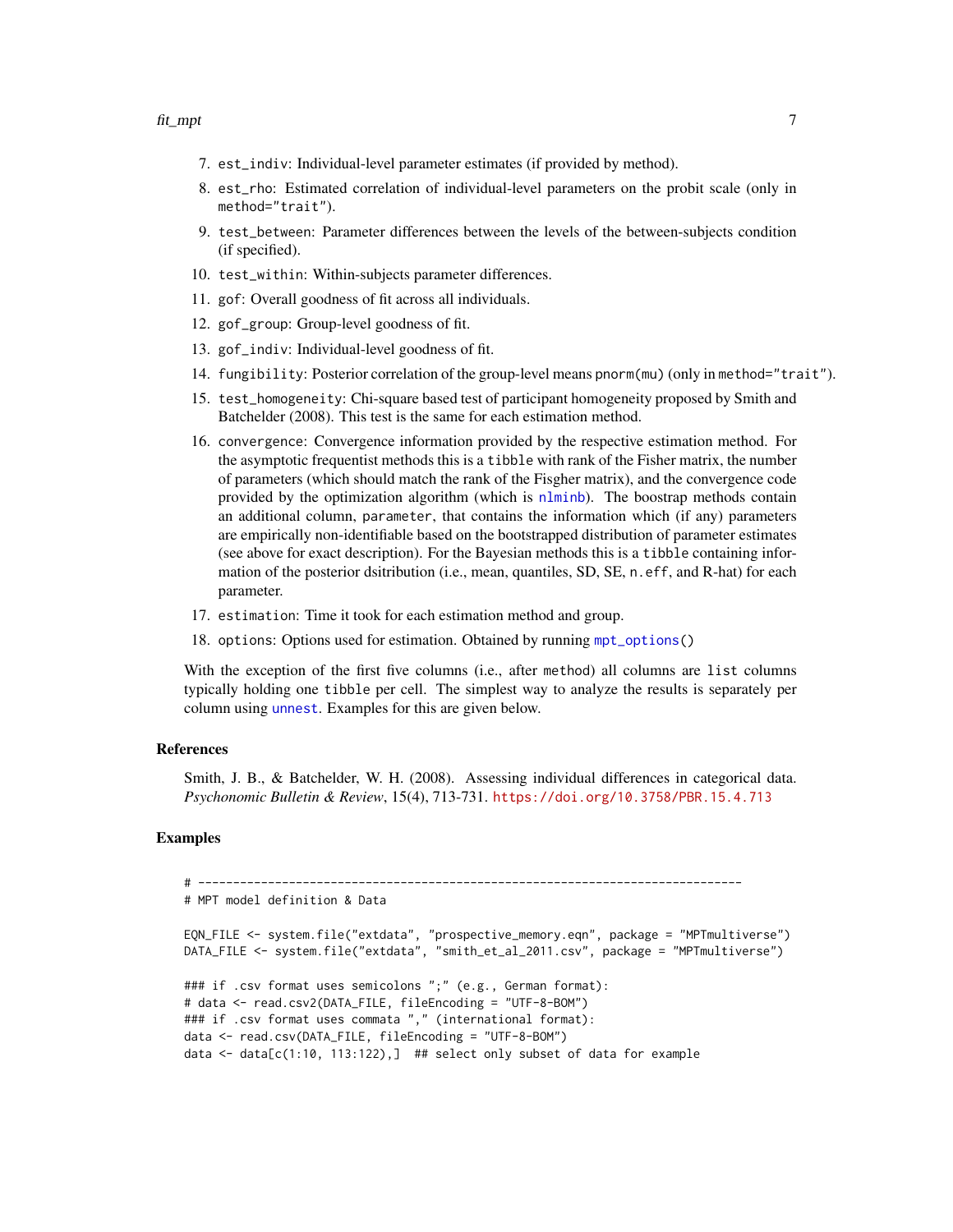#### head(data)

```
COL_CONDITION <- "WM_EX" # name of the variable encoding group membership
# experimental condition should be labeled meaningfully ----
unique(data[[COL_CONDITION]])
data[[COL_CONDITION]] <- factor(
  data[[COL_CONDITION]]
  , levels = 1:2
  , labels = c("low_WM", "high_WM")
\lambda# define core parameters:
CORE <- c("C1", "C2")
## Not run:
op <- mpt_options()
## to reset default options (which you would want) use:
mpt_options("default")
mpt_options() # to see the settings
## Note: settings are also saved in the results tibble
## without specifying method, all are used per default
fit_all <- fit_mpt(
 model = EQN_FILE
  , dataset = DATA_FILE
  , data = data
  , condition = COL_CONDITION
  , core = CORE
\lambdampt_options(op) ## reset options
## End(Not run)
load(system.file("extdata", "prospective_memory_example.rda", package = "MPTmultiverse"))
# Although we requested all 10 methods, only 9 worked:
fit_all$method
# Jags variant of beta MPT is missing.
# the returned method has a plot method. For example, for the group-level estimates:
plot(fit_all, which = "est")
## Not run:
### Full analysis of results requires dplyr and tidyr (or just 'tidyverse')
library("dplyr")
library("tidyr")
## first few columns identify model, data, and estimation approach/method
## remaining columns are list columns containing the results for each method
```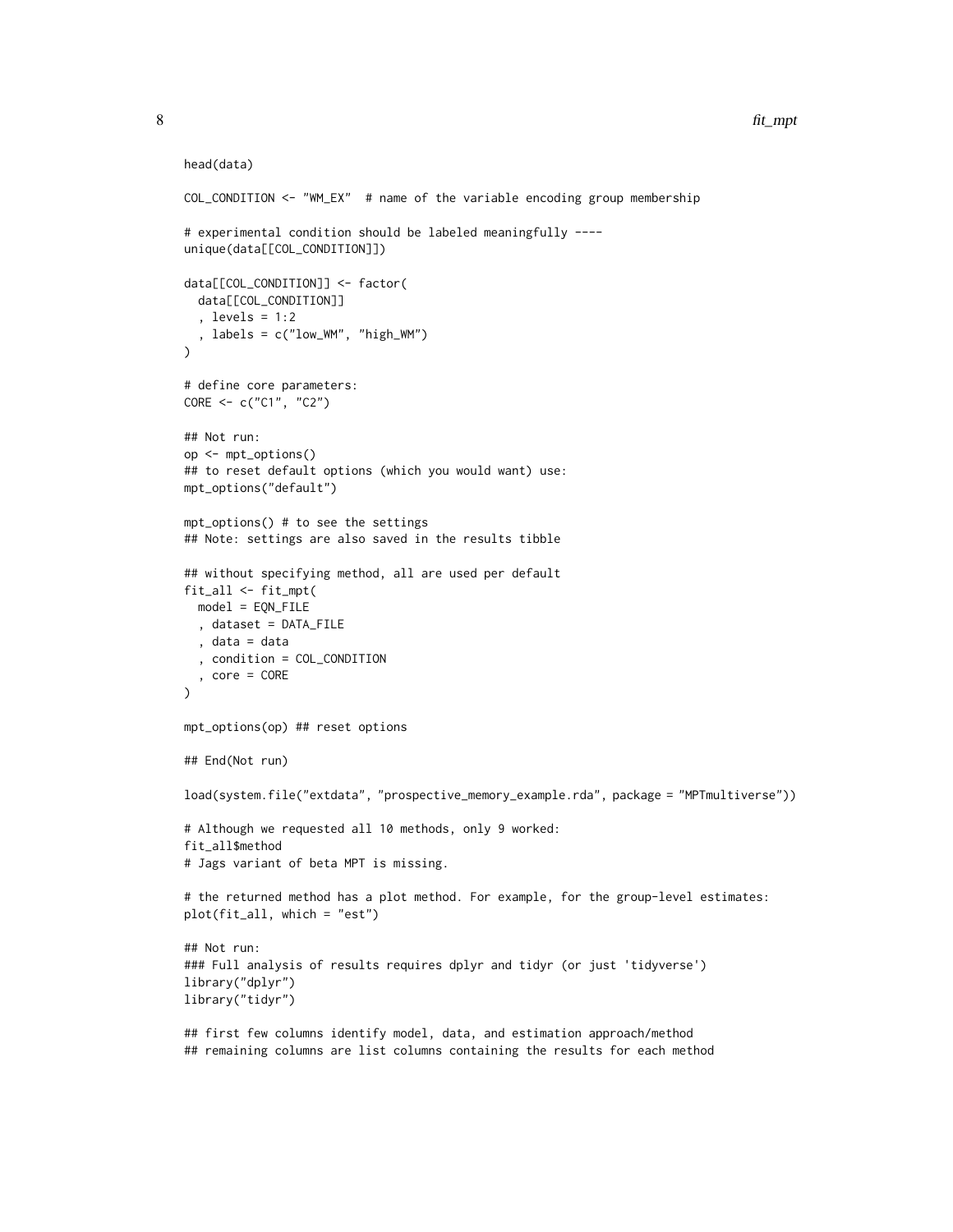#### fit\_mpt 9

```
## use unnest to work with each of the results columns
glimpse(fit_all)
## Let us inspect the group-level estimates
fit_all %>%
  select(method, pooling, est_group) %>%
  unnest()
## which we can plot again
plot(fit_all, which = "est")
## Next we take a look at the GoF
fit_all %>%
  select(method, pooling, gof_group) %>%
  unnest() %>%
  as.data.frame()
# Again, we can plot it as well
plot(fit_all, which = "gof2") ## use "gof1" for overall GoF
## Finally, we take a look at the differences between conditions
fit_all %>%
  select(method, pooling, test_between) %>%
  unnest()
# and then we plot it
plot(fit_all, which = "test_between")
### Also possible to only use individual methods:
only_asymptotic <- fit_mpt(
 model = EQN_FILE
 , dataset = DATA_FILE
  , data = data
  , condition = COL_CONDITION
  , core = CORE
  , method = "asymptotic_no"
\lambdaonly_asymptotic$est_group
bayes_complete <- fit_mpt(
 model = EQN_FILE
  , dataset = DATA_FILE
  , data = data
  , condition = COL_CONDITION
  , core = CORE
  , method = "simple_pooling"
\mathcal{L}bayes_complete$est_group
```
## End(Not run)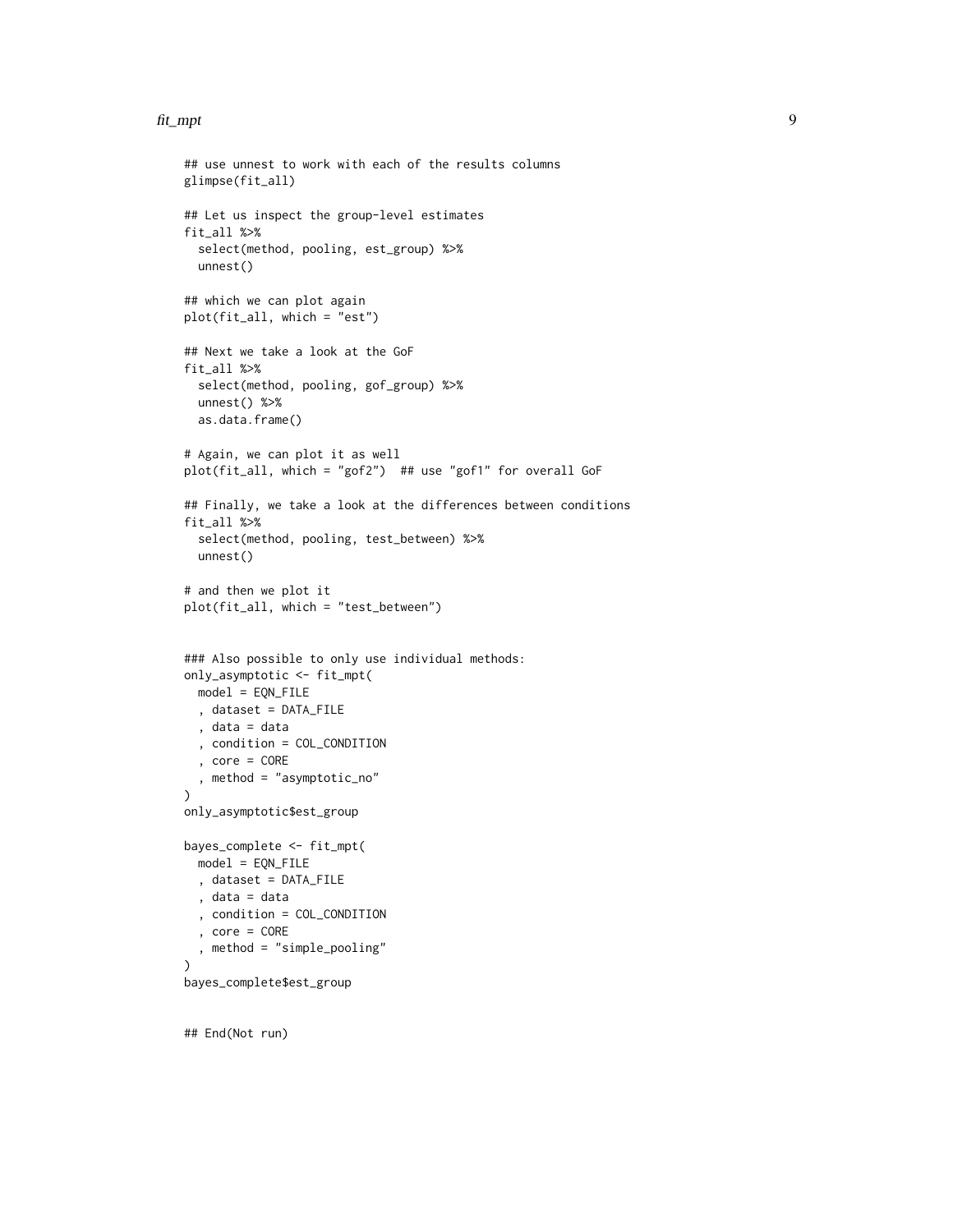<span id="page-9-0"></span>

#### Description

Helper function that collects model equation and data per tree for further analysis.

#### Usage

```
get_info(
 model,
 dataset,
  data,
  id = NULL,condition = NULL,
  include_data = FALSE,
  core = NULL,
  autosave = TRUE
)
```
#### Arguments

| model        | A model definition, typically the path to an . eqn model file containing the model<br>equations. Category names need to match column names in data.                                                         |
|--------------|-------------------------------------------------------------------------------------------------------------------------------------------------------------------------------------------------------------|
| dataset      | scalar character vector. Name of the data set that will be copied to the results<br>tibble.                                                                                                                 |
| data         | A data. frame containing the data. Column names need to match category<br>names in model (i.e., different from <b>MPTinR</b> behavior, order of categories is<br>not important, matching is done via name). |
| id           | scalar character vector. Name of the column that contains the subject identi-<br>fier. If not specified, it is assumed that each row represents observations from<br>one participant.                       |
| condition    | scalar character vector. Name of the column specifying a between-subjects<br>factor. If not specified, no between-subjects comparisons are performed.                                                       |
| include_data | If FALSE (the default) the response frequencies are not part of the output, but<br>only the number of observations per tree. If TRUE, the full data is part of the<br>output.                               |
| core         | character vector defining the core parameters of interest, e.g., core = $c("Dn", "Do")$ .<br>All other parameters are treated as auxiliary parameters.                                                      |
| autosave     | If TRUE (the default) the results are automatically saved in the current working<br>directory in a file with name derived from both model and data.                                                         |

#### Value

A list. If autosave = TRUE, the list is also saved in the current working directory.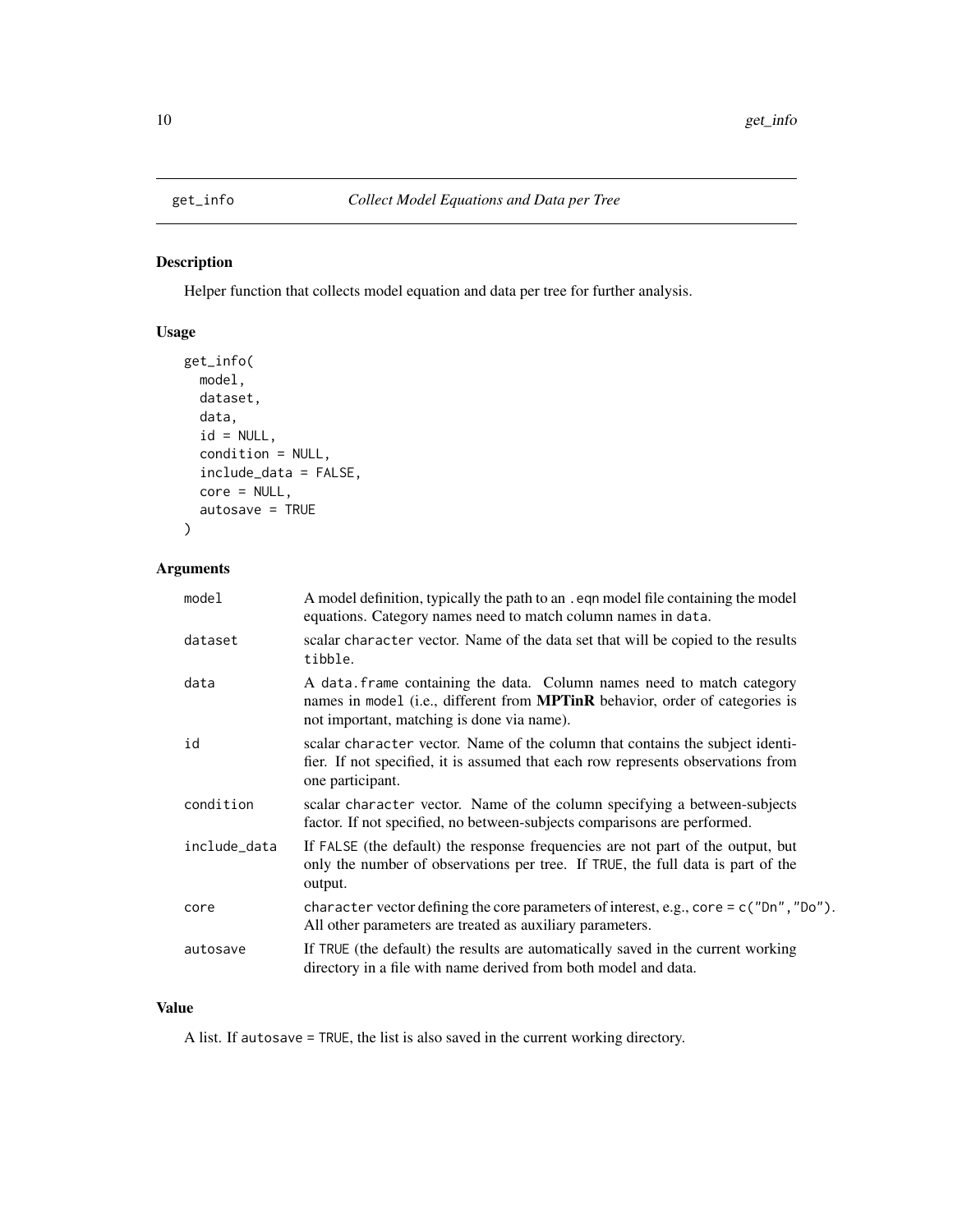<span id="page-10-1"></span><span id="page-10-0"></span>

#### **Description**

Set and examine a variety of *options* which affect the way MPT models are estimated.

#### Usage

mpt\_options(...)

#### Arguments

... Named parameters to set. Possible values are:

- bootstrap\_samples: Numeric. The number of bootstrap samples to be drawn for the calculation parametric bootstrap confidence intervals.
- n.optim: Numeric. The number of optimization runs for the models estimated with maximum-likelihood methods.
- n.chains: Numeric. The number of MCMC chains for the Bayesian models.
- n.adapt: Numeric. The number of iterations for adaptation.
- n.burnin: Numeric. The number of burn-in/warm-up iterations.
- n.iter: Numeric. The total number of iterations to be drawn *after* adaptation (including burnin).
- n.thin: Numeric. Thinning interval.
- Rhat\_max: Numeric. The maximum rhat.
- Neff\_min: Numeric. The minimum number of effective samples you are willing to accept.
- extend\_max: Numeric.
- n.PPP: Numeric. The number of posterior predictive samples drawn for the calculation of fit statistics T\_1 and T\_2.
- n.CPU: Numeric. The number of CPU cores to use for obtaining the parametric bootstrap dsitribution. Defaults to the number of available cores on your machine.
- ci\_size: Numeric.
- max\_ci\_indiv: Numeric. Used for excluding individual parameter estimates in the bootstrap approaches. If the range of the CI (i.e., distance between minimum and maximum) is larger than this value, the estimate is excluded from the group-level estimates.
- silent\_jags: Logical. Whether to suppress JAGS output.
- save\_models: Logical. Default is FALSE which does not save the individual MCMC samples in .RData files. Instead only summairzes are retained in results object.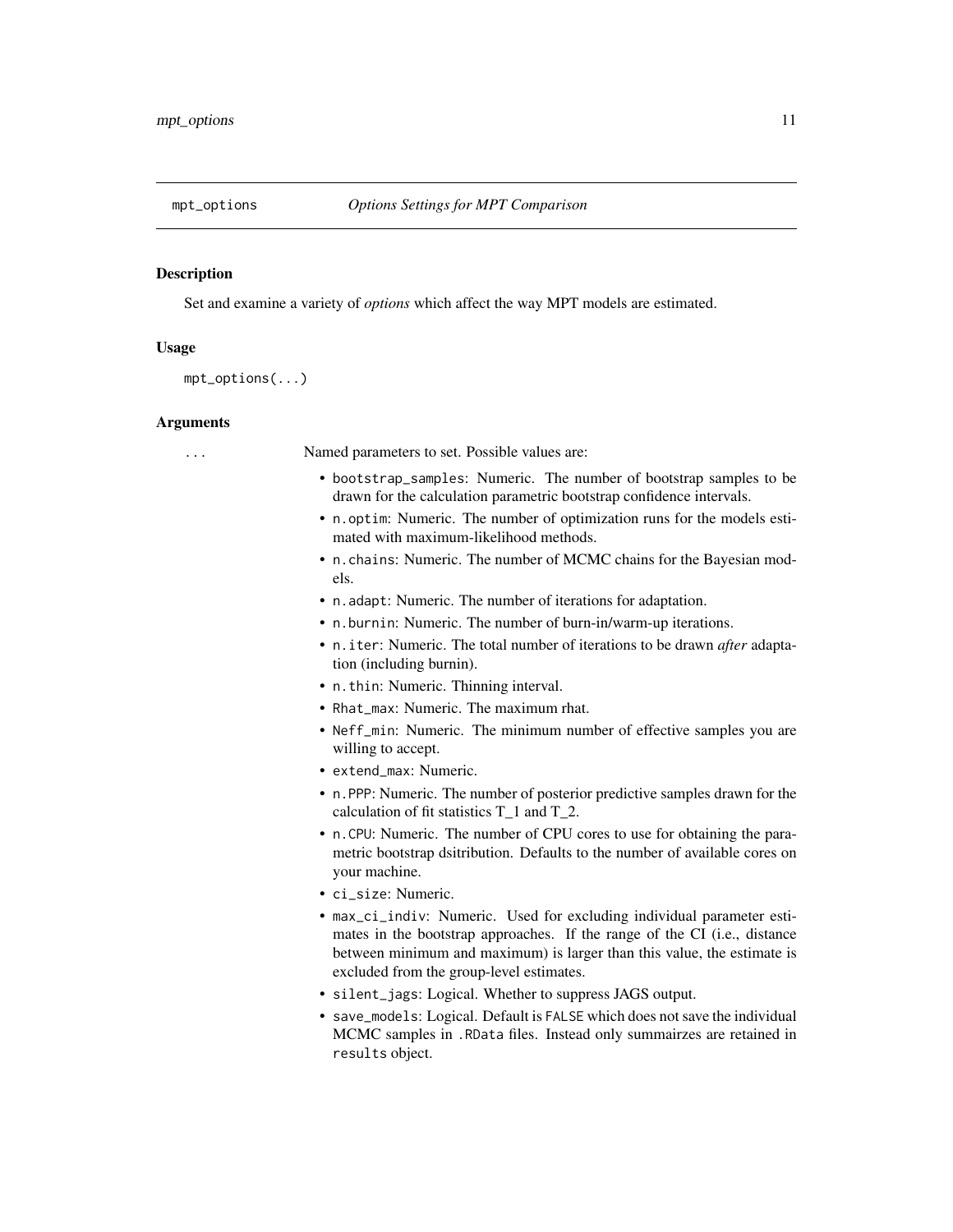#### Examples

```
# Examine options:
mpt_options()
# Set number of MCMC chains to 20:
mpt_options(n.chains = 20)
mpt_options()
```
plot.multiverseMPT *Plot multiverseMPT*

#### Description

Plot the results from a multiverse MPT analysis.

#### Usage

## S3 method for class 'multiverseMPT'  $plot(x, which = "est", save = FALSE, ...)$ 

### Arguments

| X     | An object of class multiverseMPT.                                                                                                                                                                                                                                   |
|-------|---------------------------------------------------------------------------------------------------------------------------------------------------------------------------------------------------------------------------------------------------------------------|
| which | Character. Which information should be plotted? Possible values are "est"<br>for parameter estimates, "test_between" for between-subjects comparisions,<br>"gof1" for overall goodness-of-fit statistics, and "gof2" for group-wise goodness-<br>of-fit statistics. |
| save  | Logical. Indicates whether the plot should also be saved as a pdf file.                                                                                                                                                                                             |
| .     | ignored.                                                                                                                                                                                                                                                            |

write\_results *Write Results of Multiverse Analysis to csv-Files*

#### Description

Exports the results to csv format.

#### Usage

write\_results(results, path = "MPTmultiverse\_")

#### Arguments

| results | An object of class multiverseMPT.                                    |
|---------|----------------------------------------------------------------------|
| path    | a path where to save the files (e.g., $C:$ /results/model X_dataY_") |

<span id="page-11-0"></span>